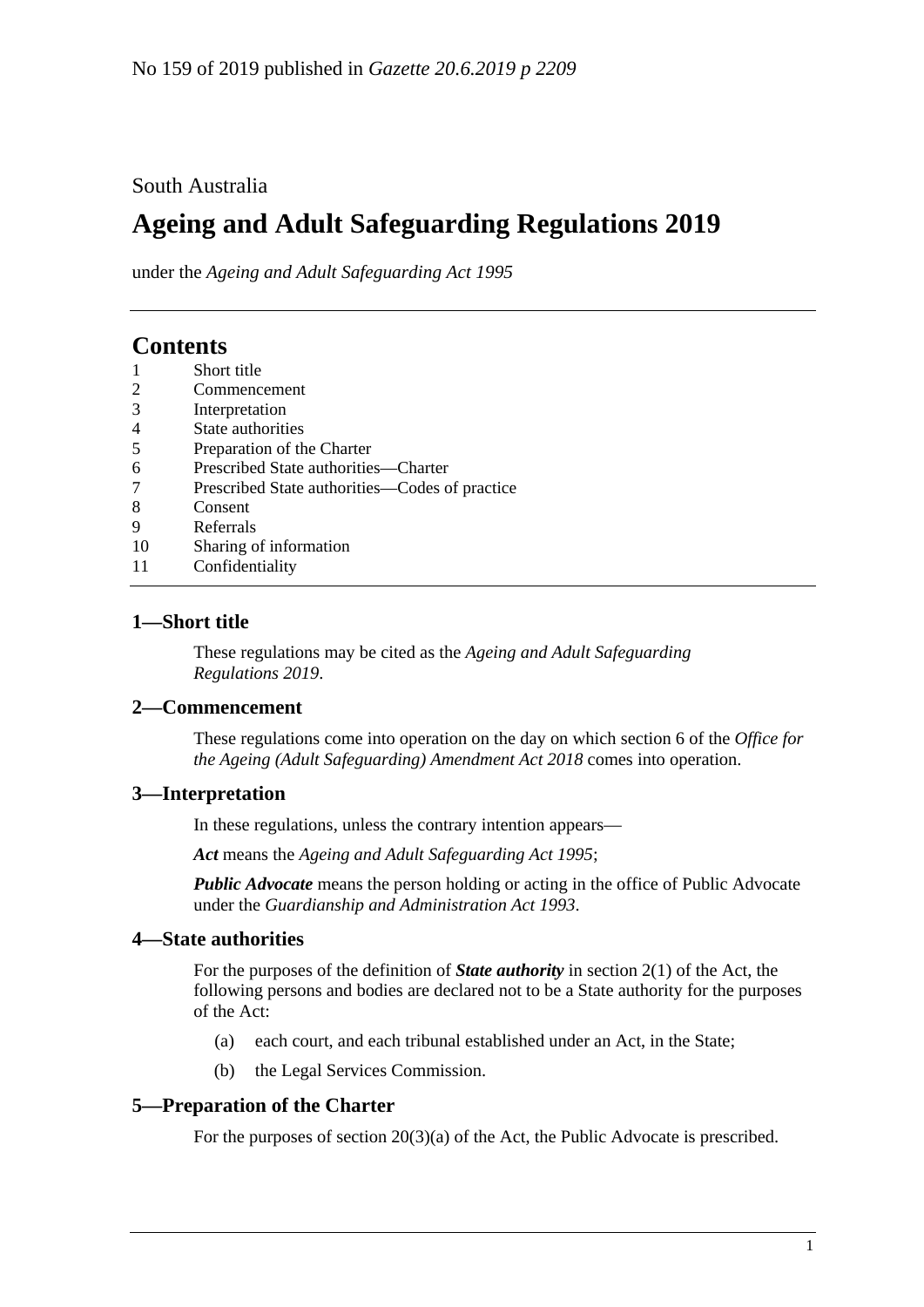#### <span id="page-1-0"></span>**6—Prescribed State authorities—Charter**

For the purposes of section 20(6) of the Act, the Office for Ageing Well is prescribed.

#### <span id="page-1-1"></span>**7—Prescribed State authorities—Codes of practice**

For the purposes of section 21(5) of the Act, the Office for Ageing Well is prescribed.

#### <span id="page-1-2"></span>**8—Consent**

- (1) For the purposes of section  $24(4)(a)(v)$  of the Act, circumstances in which it is, in the opinion of the Adult Safeguarding Unit, necessary or appropriate that action of the relevant kind be taken without first obtaining the consent of the vulnerable adult are declared to be included in the ambit of that paragraph.
- (2) Pursuant to section 24(5) of the Act—
	- (a) consent for the purposes of that section may be obtained orally or in writing;
	- (b) the obtaining of consent for the purposes of that section must comply with any requirements determined by the Director.

#### <span id="page-1-3"></span>**9—Referrals**

- (1) Pursuant to section 25(5) of the Act, a referral under that section must be by notice in writing (including, to avoid doubt, by electronic means).
- (2) Pursuant to section 25(5) of the Act, a State authority, person or body to whom the Director refers a matter, or part of a matter, under that section may refuse the referral on 1 or more of the following grounds:
	- (a) lack of resources or capacity to accept the referral at the relevant time;
	- (b) the referral is inappropriate having regard to the services provided by the State authority, person or body;
	- (c) the Director, after consultation with the State authority, person or body, agrees to the refusal,

however, nothing in this subregulation affects any statutory duty that the State authority, person or body may have in respect of a matter that is the subject of the referral.

- (3) Pursuant to section 25(5) of the Act, a State authority, person or body to whom the Director refers a matter, or part of a matter, under that section must, in a manner and form determined by the Director and within the period specified by the Director (not exceeding 5 business days), indicate to the Director whether or not the State authority, person or body will refuse the referral.
- <span id="page-1-4"></span>(4) Pursuant to section 25(5) of the Act, if the Director refers a matter, or part of a matter, to a State authority other than the Adult Safeguarding Unit under section 25 of the Act, the State authority must, if the Director so requires, provide a report in relation to the matter to the Director.
- (5) Pursuant to section 25(5) of the Act, a report under [subregulation](#page-1-4) (4) must be made in a manner and form, and within the period, determined by the Director.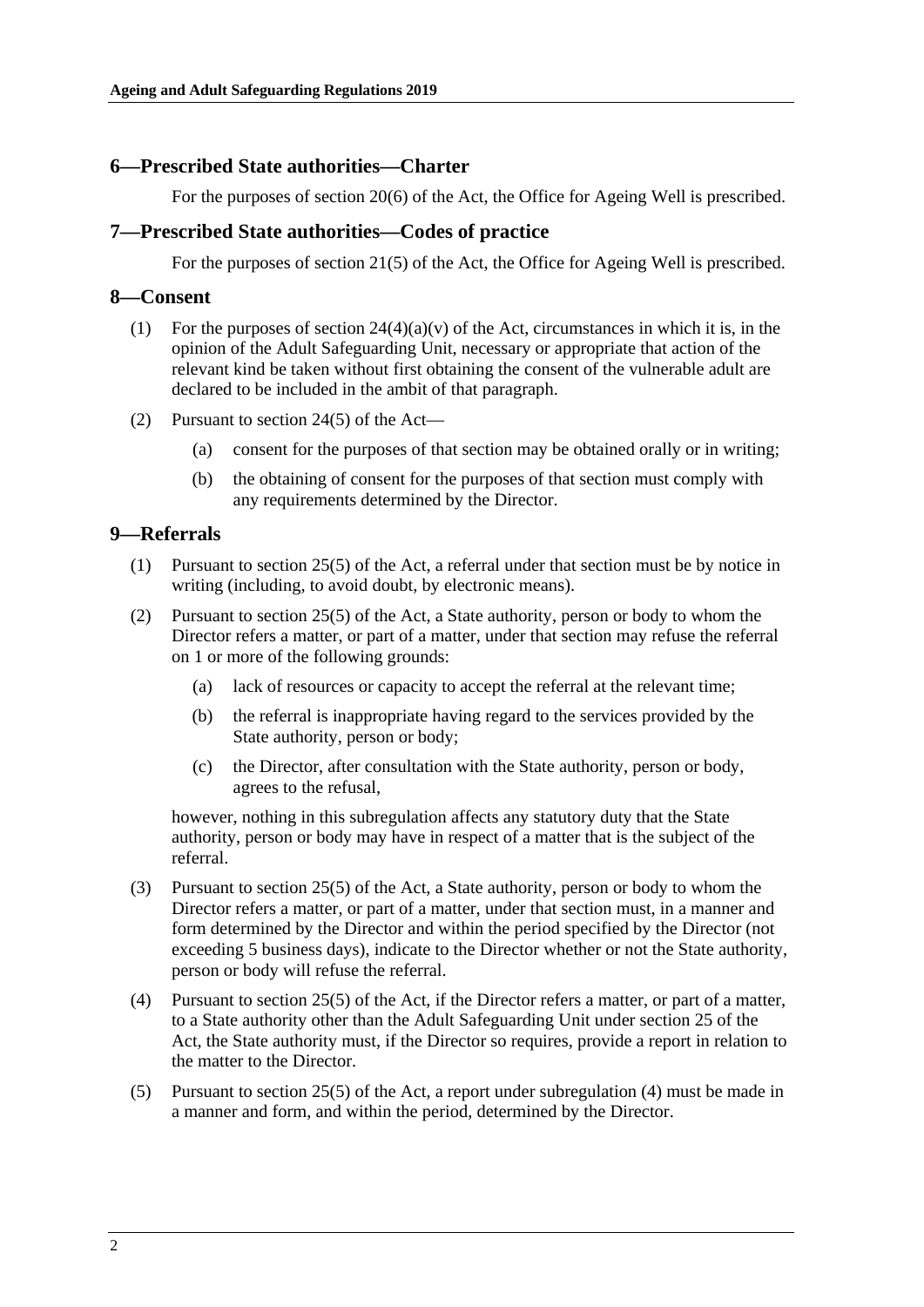(6) Pursuant to section 25(5) of the Act, the Director may, if the Director considers it appropriate to do so, exempt a specified person or body, or a specified class of persons or bodies, from a requirement to provide a report in relation to a specified matter under section 25(4) of the Act.

### <span id="page-2-0"></span>**10—Sharing of information**

- (1) For the purposes of section  $43(1)(c)$  of the Act, the following persons and bodies are declared to be included in the ambit of that subsection:
	- (a) the South Australian Civil and Administrative Tribunal;
	- (b) a person or body to whom a matter, or part of a matter, is referred under section 25 of the Act.
- <span id="page-2-2"></span>(2) For the purposes of section 43(2) of the Act, a recipient who is a person or body referred to in [subregulation](#page-2-2) (1)(b) may only provide, or be provided with, information or documents under that section in relation to the extent that the information or documents relate to a matter, or part of a matter, referred to the recipient under section 25 of the Act.
- (3) For the purposes of section 43(2) of the Act, a provider must comply with the following requirements:
	- (a) the provider must confirm the identity of the recipient to whom prescribed information is to be provided;
	- (b) the provider must be satisfied that the recipient is, in fact, a person or body to whom section 43 of the Act applies;
	- (c) the provider must take reasonable steps to ensure that the prescribed information is not provided to any other person or body (being a person or body who is not a person or body to whom section 43 of the Act applies).
- (4) For the purposes of section  $43(6)(c)$  of the Act, the following information and documents are prescribed:
	- (a) information or documents relating to an order or orders made by the South Australian Civil and Administrative Tribunal in respect of a vulnerable adult or class of vulnerable adults;
	- (b) information or documents that may reduce a risk to the health or safety of a person or body performing official functions in relation to a vulnerable adult or class of vulnerable adults.

#### <span id="page-2-1"></span>**11—Confidentiality**

Pursuant to section 49(4) of the Act, information obtained in the course of the administration of the Act may be disclosed by a person in accordance with the written authorisation of the Director.

#### **Note—**

As required by section 10AA(2) of the *[Subordinate Legislation Act](http://www.legislation.sa.gov.au/index.aspx?action=legref&type=act&legtitle=Subordinate%20Legislation%20Act%201978) 1978*, the Minister has certified that, in the Minister's opinion, it is necessary or appropriate that these regulations come into operation as set out in these regulations.